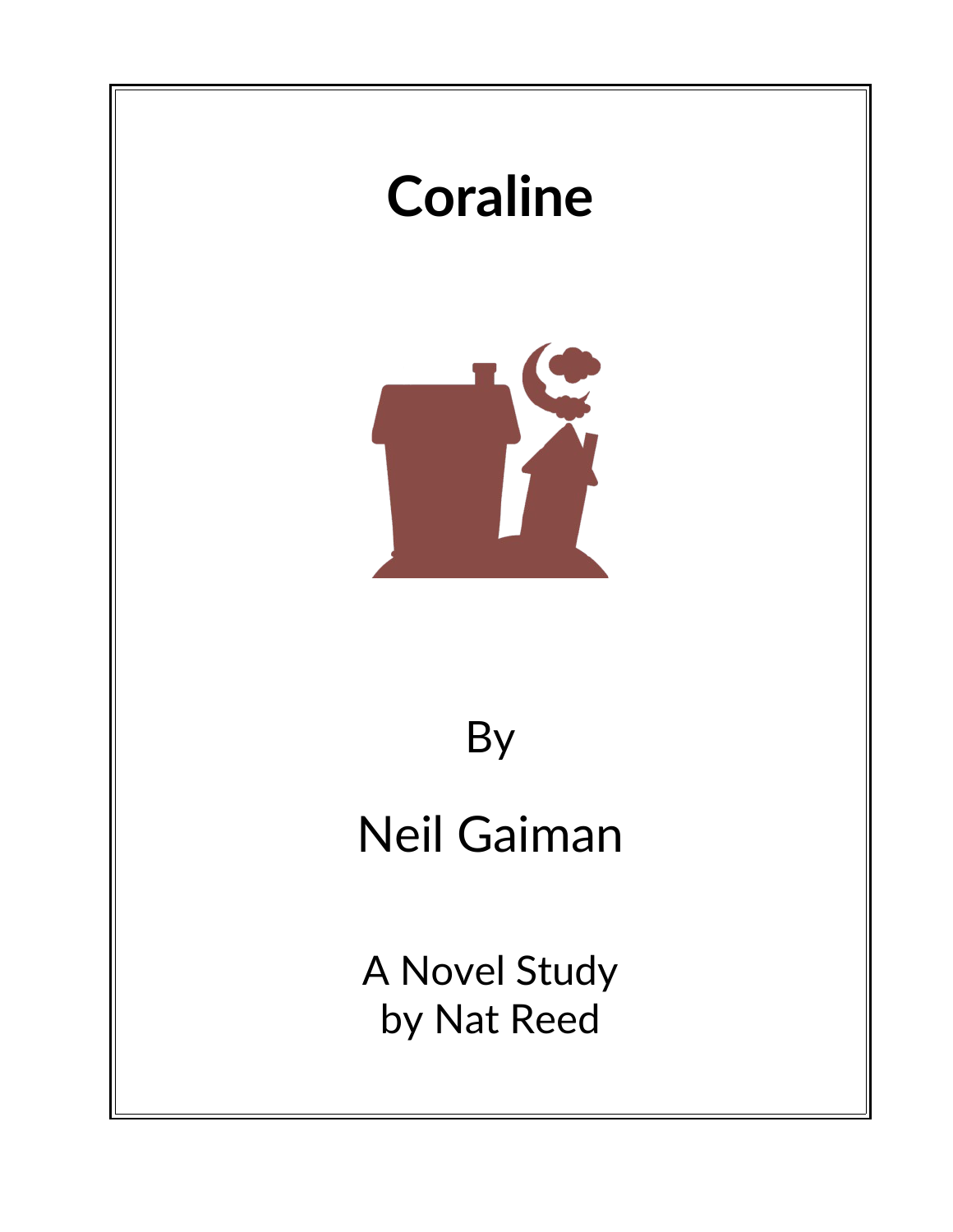*By Neil Gaiman*



**Table of Contents**

| <b>Suggestions and Expectations</b> | 3  |
|-------------------------------------|----|
|                                     |    |
| List of Skills                      | 4  |
| Synopsis / Author Biography         | 5  |
| <b>Student Checklist</b>            | 6  |
| Reproducible Student Booklet        |    |
| <b>Answer Key</b>                   | 76 |

**About the author:** Nat Reed was a member of the teaching profession for more than 35 years. He was a full-time instructor at Trent University in the Teacher Education Program for nine years. For more information on his work and literature, visit [novelstudies.org.](http://www.novelstudies.org/)

> Copyright © 2012 Nat Reed Revisions Completed in 2021 All rights reserved by author. Permission to copy for single classroom use only. Electronic distribution limited to single classroom use only. Not for public display.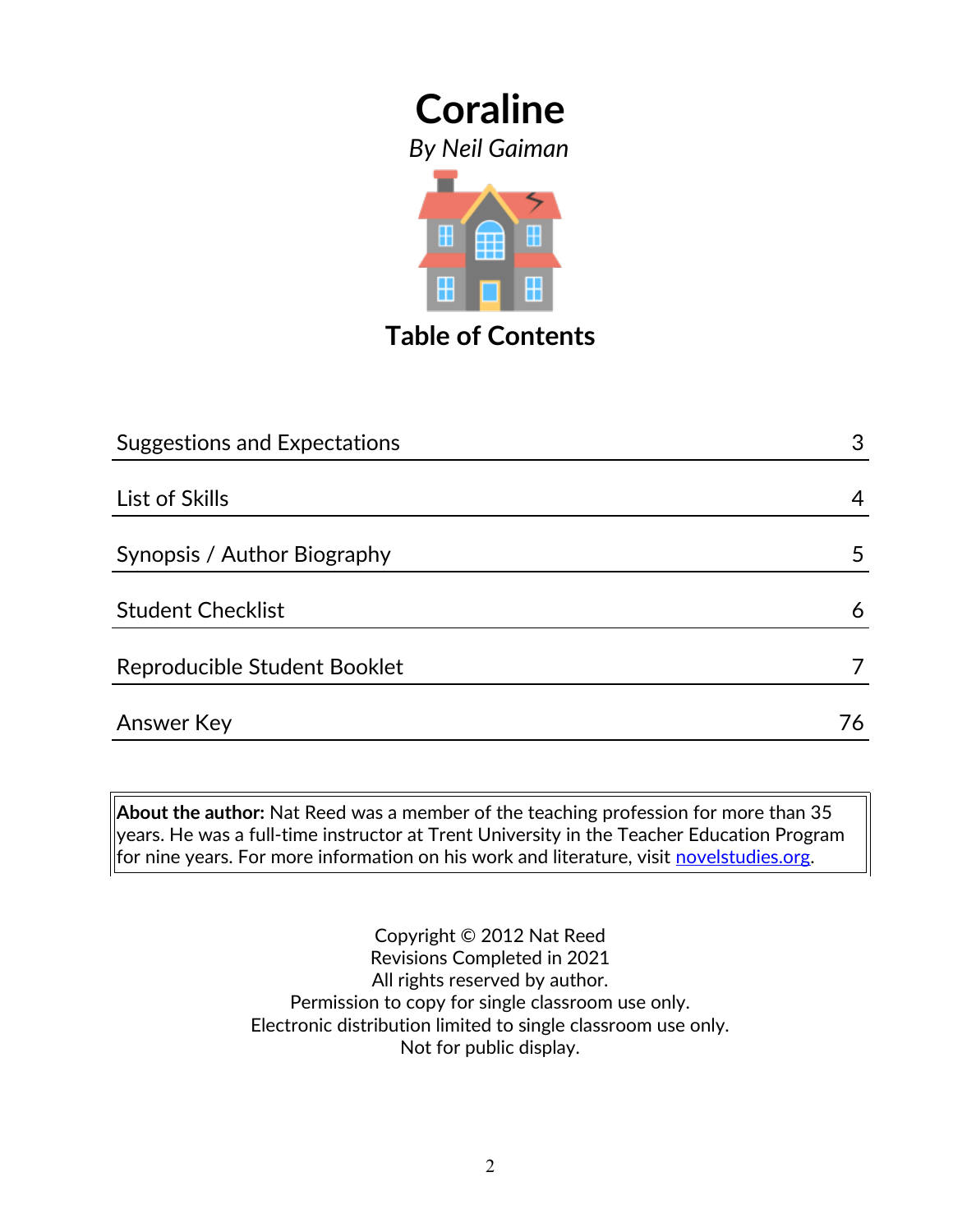*By Neil Gaiman*



### **Suggestions and Expectations**

This curriculum unit can be used in a variety of ways. Each chapter of the novel study focuses on one chapter of *Coraline* and is comprised of four different activities:

- **→** Before You Read
- **→** Vocabulary Building
- **→ Comprehension Questions**
- **→** Language and Extension Activities

A **portfolio cover** (p.7) as well as a **Checklist** (p.6) are included so that students may track of their completed work.

**Every activity need not be completed by all students.** 

#### **Links with the Common Core Standards (U.S.)**

Many of the activities included in this curriculum unit are supported by the Common Core Standards. For instance the *Reading Standards for Literature, Grade 5*, makes reference to

a) determining the meaning of words and phrases. . . including figurative language;

b) explaining how a series of chapters fits together to provide the overall structure;

c) compare and contrast two characters;

d) determine how characters … respond to challenges;

e) drawing inferences from the text;

f) determining a theme of a story . . . **and many others.**

**Themes** which may be taught in conjunction with the novel include: personal initiative and responsibility, selflessness, courage and adjusting to new and difficult circumstances.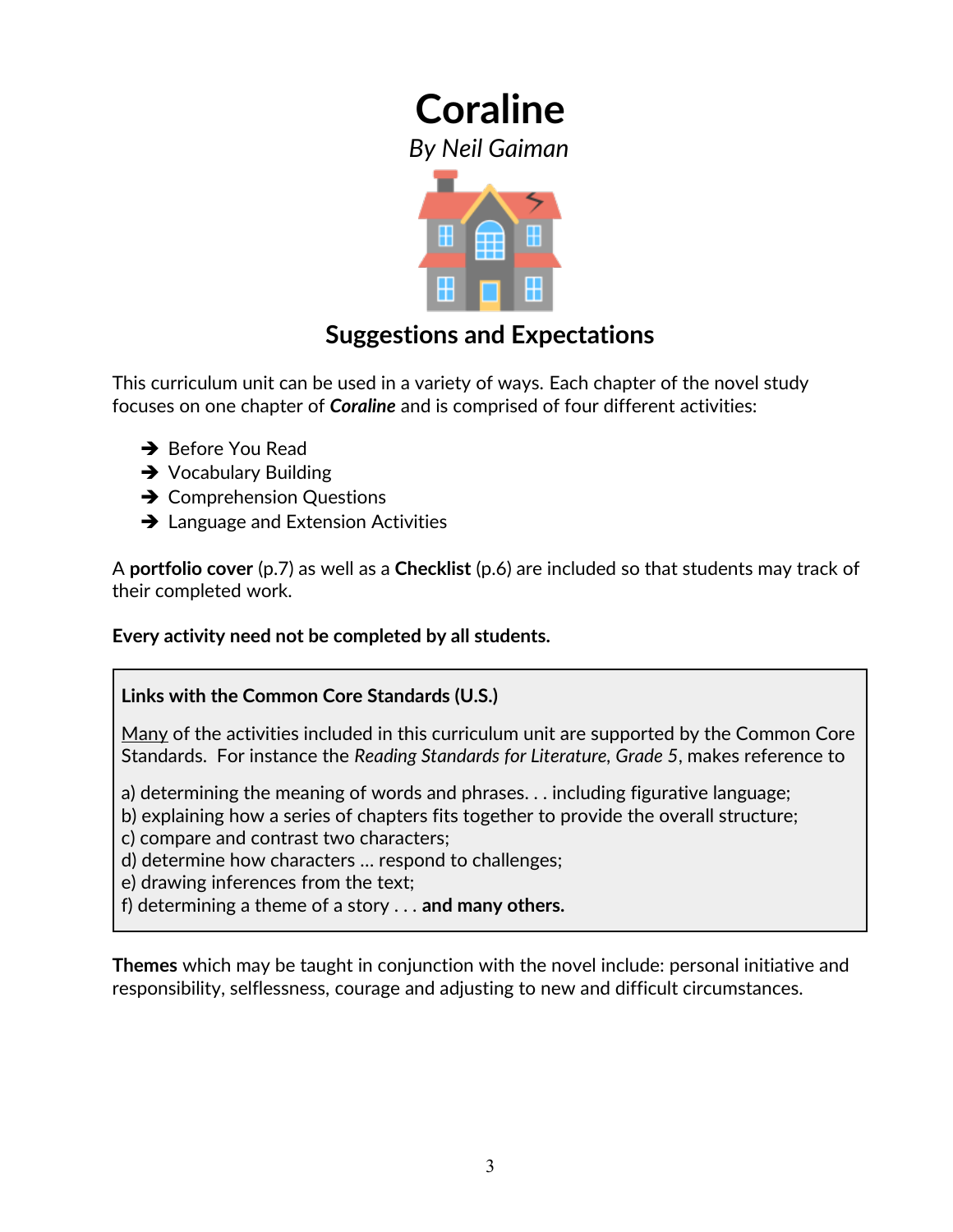*By Neil Gaiman*

### **List of Skills**

#### **Vocabulary Development**

- 1. Locating descriptive words/phrases 8. Use of singular/plural nouns
- 
- 
- 4. Use of capitals and punctuation 11. Determining alphabetical order
- 
- 
- 7. Identifying / creating similes 14. Use of homophones

#### **Setting Activities**

1. Summarize the details of a setting

#### **Plot Activities**

- 1. Complete a 5 W's Chart 5. Write a synopsis
- 2. Identify conflict in the story 6. Predict and outcome
- 
- 4. Identify the climax of a novel

#### **Character Activities**

- 
- 2. Compare two characters
- 3. Understand concepts such as *meeting a challenge*

#### **Creative and Critical Thinking**

- 
- 
- 3. Write a letter to a friend 7. Write a Book Review
- 

#### **Art Activities**

- 1. Design a cover for the novel 3. Create a Storyboard.
- 2. Create a comic strip
- 
- 2. Listing synonyms & antonyms 9. Using content clues: analogies
- 3. Identifying anagrams. 10. Identifying parts of speech
	-
- 5. Identifying syllables 12. Identification of root words
- 6. Listing compound words 13. Identifying / creating *alliteration*
	-

- 
- 
- 3. Identify *foreshadowing* 7. Complete a Sequence Chart
- 1. Determine character traits 4. Relating personal experiences
- 1. Research 5. Conduct an interview
- 2. Write an editorial on an issue 6. Write a description of personal feelings
	-
- 4. Complete an Observation Chart 8. Compare the novel and movie version.
	-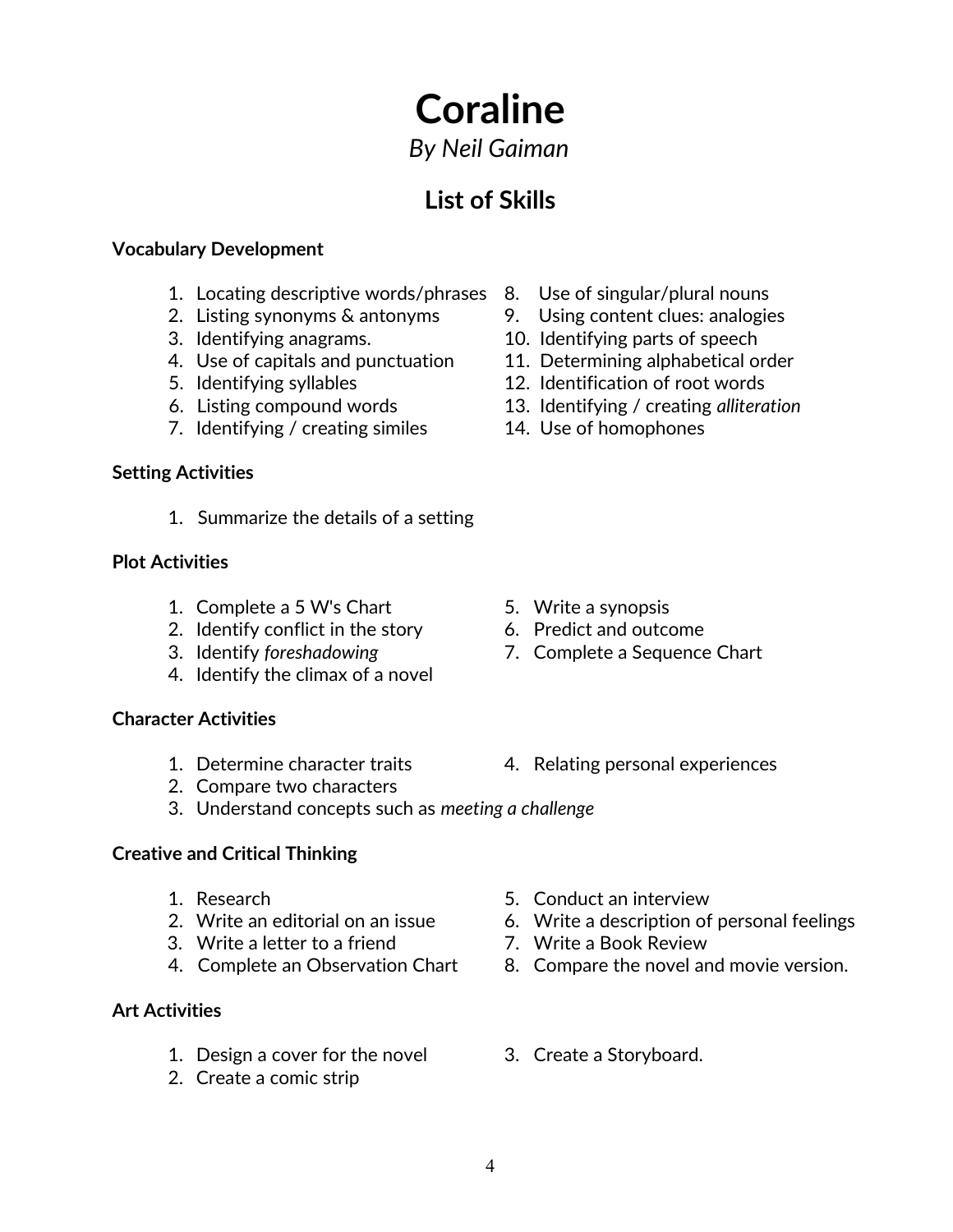

 Coraline and her parents have moved into a strange old house in the country, and after only a few short days, she is already bored stiff. Her parents are busy with their work, the other people who live in the house are quite odd, and Coraline has absolutely nothing to do. When Coraline discovers a strange door which can be opened with an even stranger-looking key, her curiosity is peaked, but alas, the inside of the door has been blocked-up with bricks.

 One night a strange noise leads Coraline back to the door, which she finds curiously unblocked. She cautiously goes through the door and down a tunnel to another part of the house - a part where she finds almost-identical replicas of her parents - parents that are ohso-welcoming - but have strange buttons for eyes.

 It isn't long before Coraline realizes that her *other mother* is actually a very wicked person who is keeping the souls of her parents and several other children captive. When it looks like Coraline will suffer the same fate, she poses a challenge to her other mother - that she can retrieve the souls of her parents and the children. With the aid of a friendly cat, Coraline sets out on the challenge of her young life - one that not only saved her life but *saved some other people's deaths as well.*

#### **Author Biography** *Neil Gaiman*

**Neil Richard Gaiman** (pronounced <u>/'geiman/</u>) was born 10 November 1960 in Portsmouth, England. As a child and a teenager, Gaiman was influenced by the writings of [C. S. Lewis,](http://en.wikipedia.org/wiki/C._S._Lewis) [J. R. R. Tolkien,](http://en.wikipedia.org/wiki/J._R._R._Tolkien) and [Edgar Allan Poe.](http://en.wikipedia.org/wiki/Edgar_Allan_Poe) In 1984, he wrote his first book, a biography of the band [Duran Duran.](http://en.wikipedia.org/wiki/Duran_Duran) Gaiman has written numerous comics for several publishers. He is the author of the award-winning *Sandman* comic series, which began in 1989 and ran until 1996.

 Neil Gaiman now lives near [Minneapolis, Minnesota](http://en.wikipedia.org/wiki/Minneapolis,_Minnesota) in an ["Addams Family house"](http://en.wikipedia.org/wiki/Addams_Family#The_Mansion). He is divorced from Mary McGrath with whom he has three children: Michael, Holly, and Madeleine.

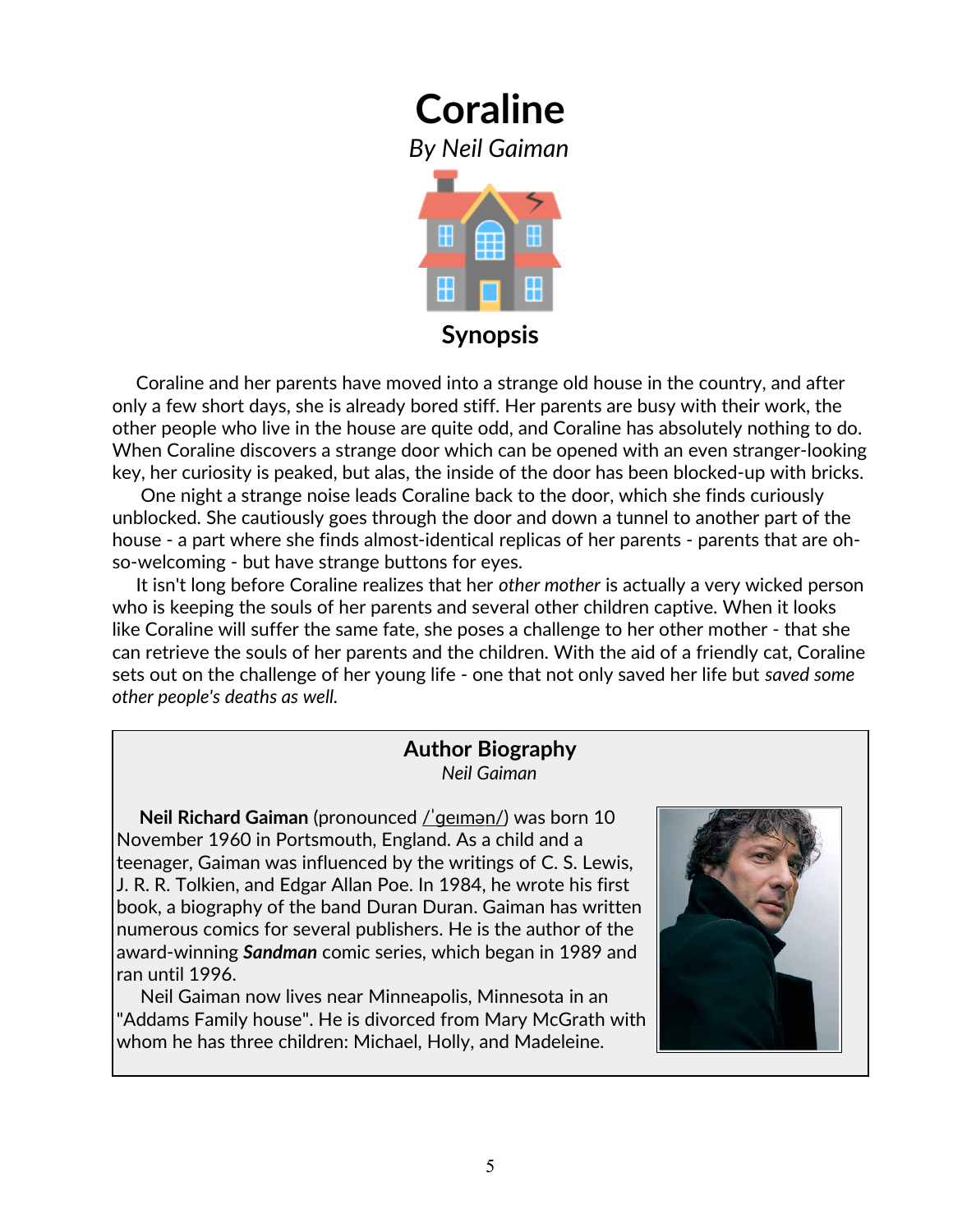*By Neil Gaiman*



**Student Checklist**

Student Name

| Assignment | Grade / Level | Comments |
|------------|---------------|----------|
|            |               |          |
|            |               |          |
|            |               |          |
|            |               |          |
|            |               |          |
|            |               |          |
|            |               |          |
|            |               |          |
|            |               |          |
|            |               |          |
|            |               |          |
|            |               |          |
|            |               |          |
|            |               |          |
|            |               |          |
|            |               |          |
|            |               |          |
|            |               |          |
|            |               |          |
|            |               |          |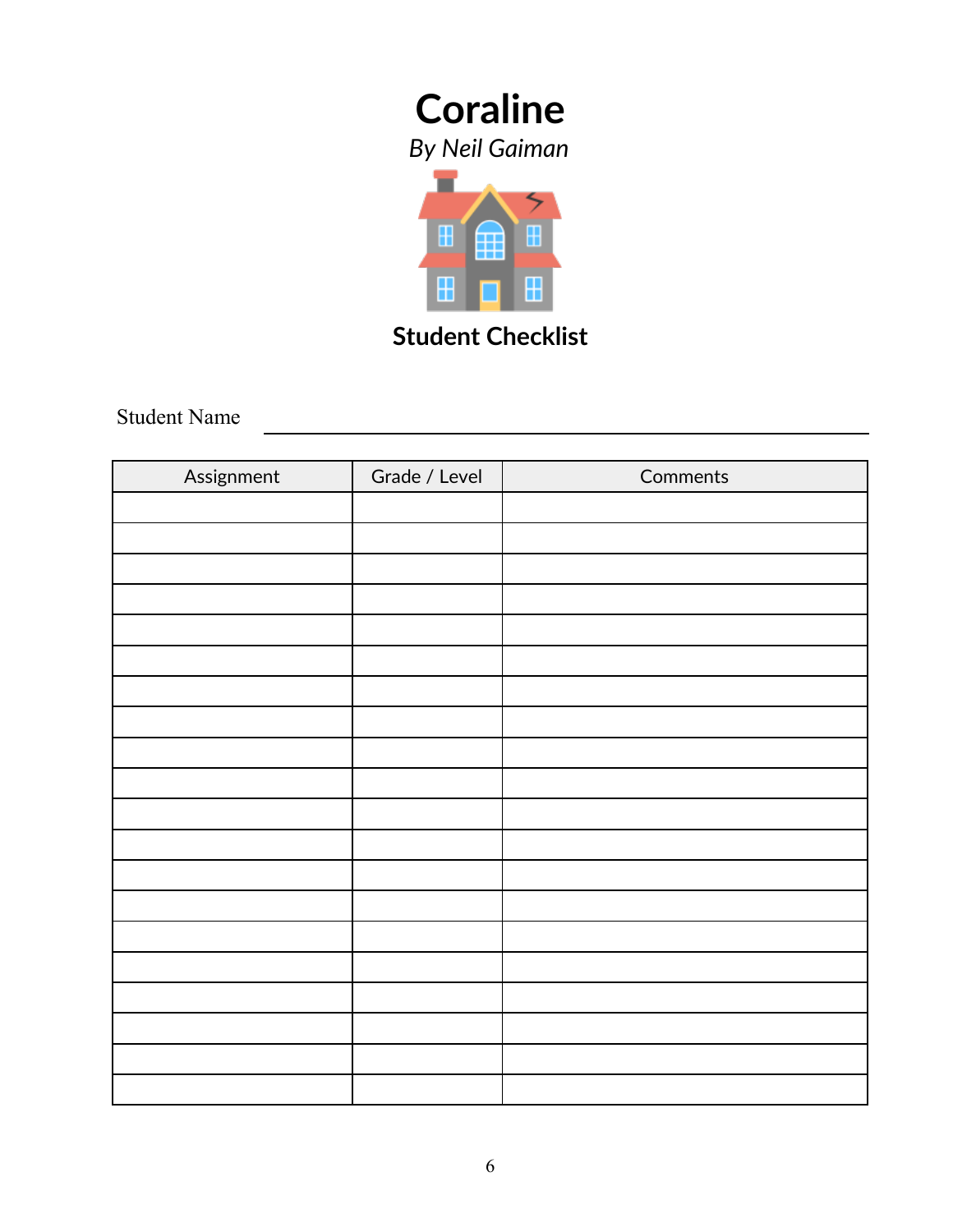

# By Neil Gaiman

Name: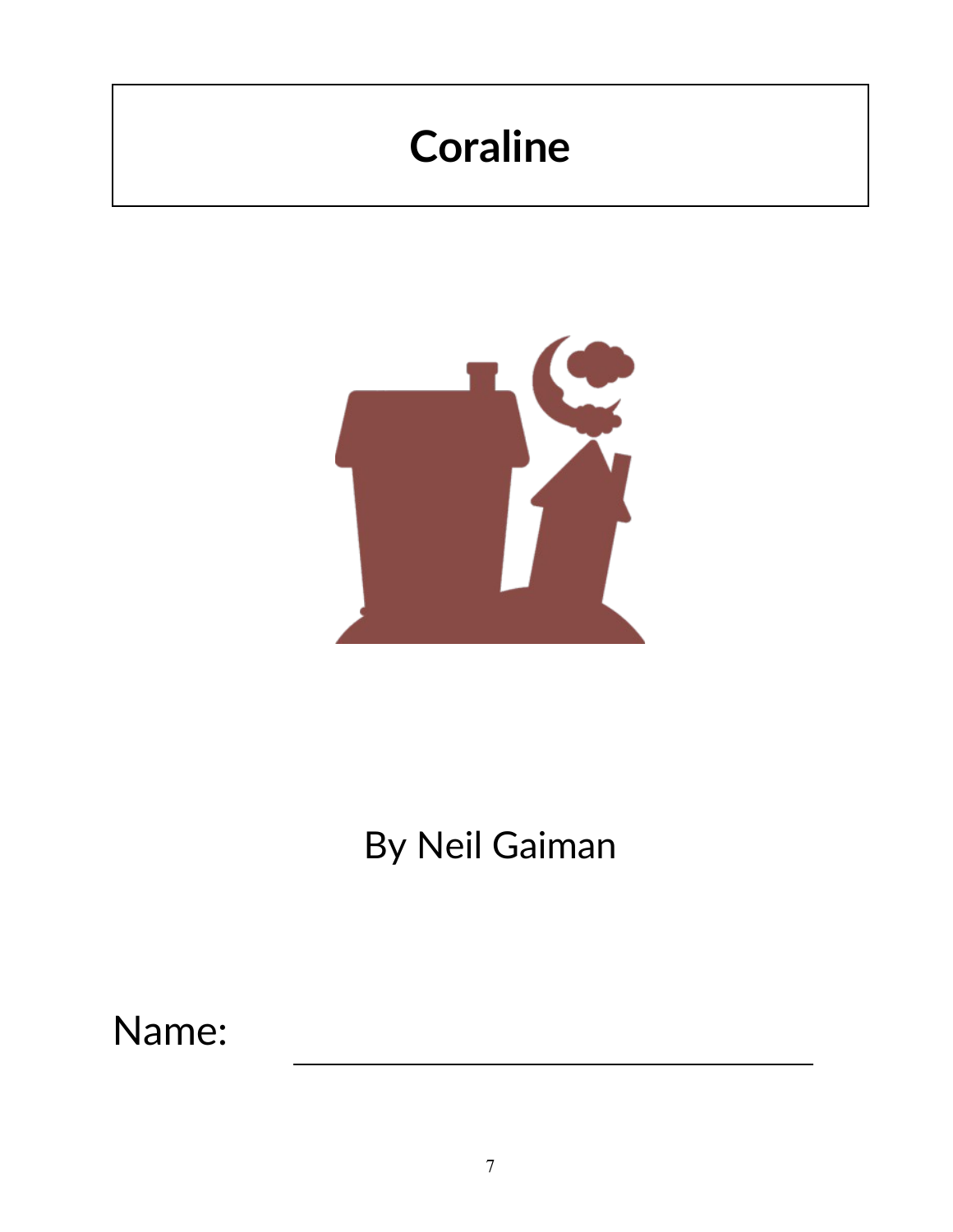## **Coraline** *By Neil Gaiman* **Chapter 1**



### **Before you read the chapter**:

Much to her annoyance, the main character of the novel, *Coraline*, is often called *Caroline*. Having an unusual first name like Coraline can be troublesome. Use your imagination (or your own experiences) to list one good thing about having an unusual first name.



### **Vocabulary:**

Choose a word from the list to complete each sentence. [Be careful, some words may be appropriate for more than one sentence - try to pick the best fit.]

| haughty   | trodden    | eventually | currently | coloration |
|-----------|------------|------------|-----------|------------|
| disguised | expedition | distorted  | intenselv | scuttled   |

- 1. The boys went on an exciting \_\_\_\_\_\_\_\_\_\_\_\_\_\_\_\_ to an island in the Caribbean.
- 2. She wasn't even aware that she had **concent and solution** on the alligator's tail.
- 3. Dr. Perot was an \_\_\_\_\_\_\_\_\_\_\_\_\_\_\_\_\_\_ private individual.
- 4. It seems that \_\_\_\_\_\_\_\_\_\_\_\_\_\_\_\_\_\_\_ Timothy must come out of the house.
- 5. I think you will find Miss Marchand to be a \_\_\_\_\_\_\_\_\_\_\_\_\_\_\_\_\_\_\_ young actress.
- 6. The ladybug \_\_\_\_\_\_\_\_\_\_\_\_\_\_\_\_ across the kitchen floor when we weren't looking.
- 7. The \_\_\_\_\_\_\_\_\_\_\_\_\_\_\_ of the child's toy had faded with the years.
- 8. The bagel manufacturer is \_\_\_\_\_\_\_\_\_\_\_\_\_\_\_\_\_\_ the best in the business.
- 9. If James hadn't been \_\_\_\_\_\_\_\_\_\_\_\_\_\_\_\_\_, he might have been arrested.
- 10. When he woke up from his coma everything seemed strangely \_\_\_\_\_\_\_\_\_\_\_\_\_\_\_\_\_.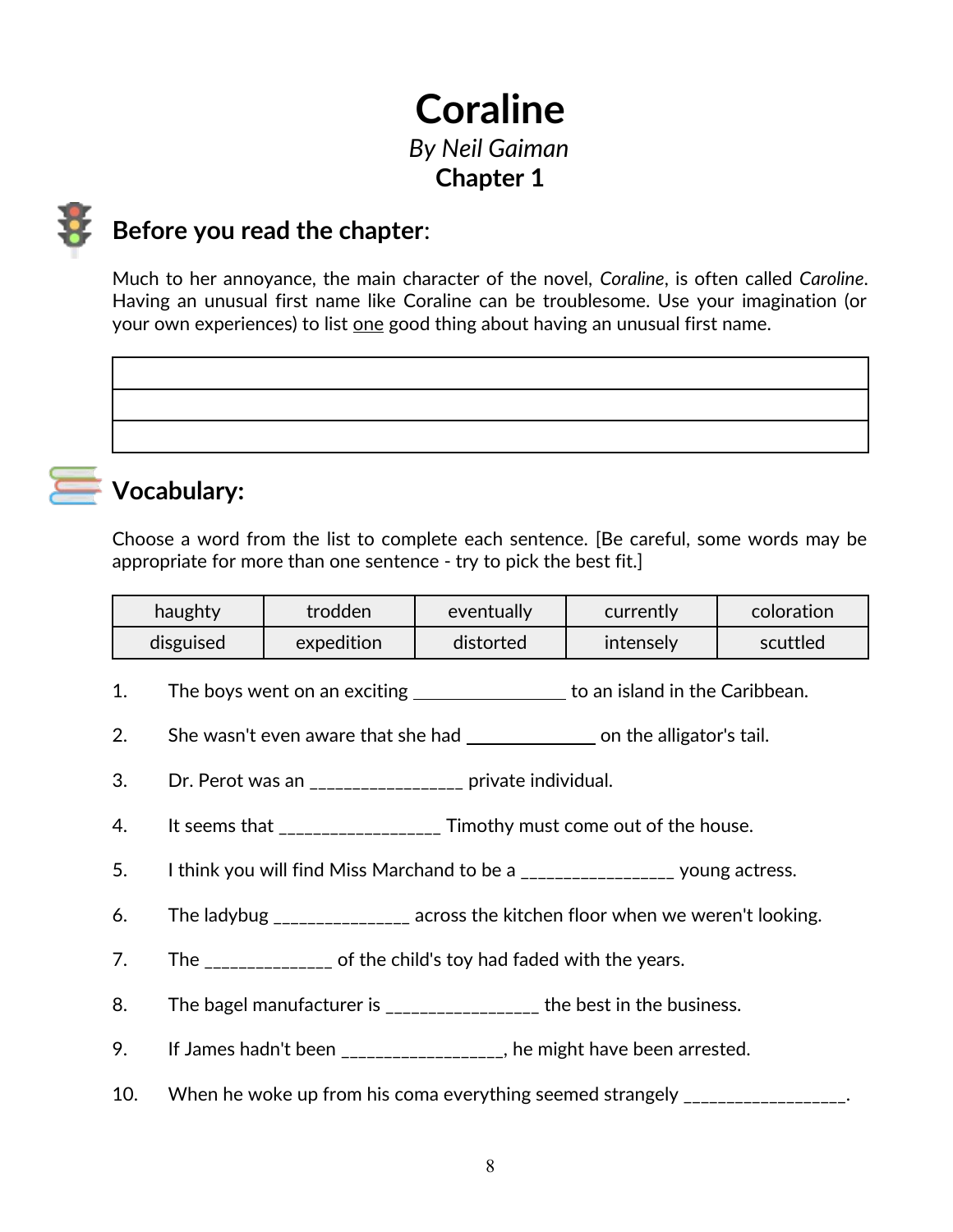

1. What does the expression "trod the boards" mean?

2. The **setting** of a story includes not only where but when the story takes place. What is the setting of Chapter One?

3. State one interesting fact about the following people living in Coraline's house:

| Miss Spink &<br>Miss Forcible       |  |
|-------------------------------------|--|
| Crazy old man<br>who lived upstairs |  |

4. Despite that the fact that Coraline didn't have a friend to play with, she kept herself amused - rain or shine. Complete the chart below listing one activity for each category.

| When it was<br>nice outside |  |
|-----------------------------|--|
| When it was<br>raining      |  |

5. What three tasks did Coraline's dad give her to keep her busy while exploring the flat?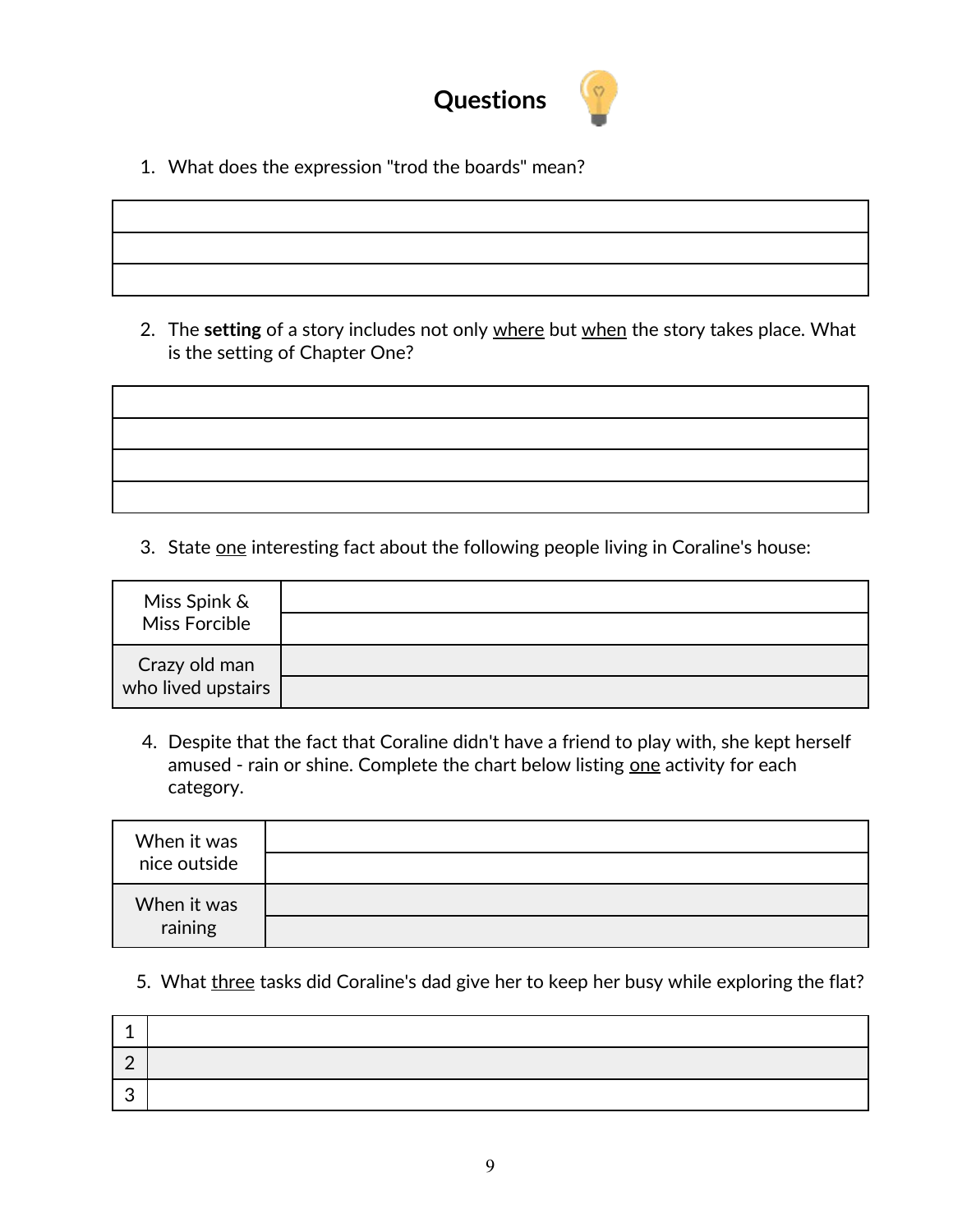6. Why did Coraline object to her father making a meal for them?

- 7. Describe what was so unusual about:
	- a) the black shape that Coraline discovered in the drawing room.

b) the door in the drawing room

8. *Foreshadowing* is a literary device in which the author drops hints about what is to come later in the story. If the ending of Chapter One is an example of foreshadowing, what hints might the author be providing the reader?

 9. Do you think you would enjoy living in a large, old house with many unexplored rooms? Explain your answer.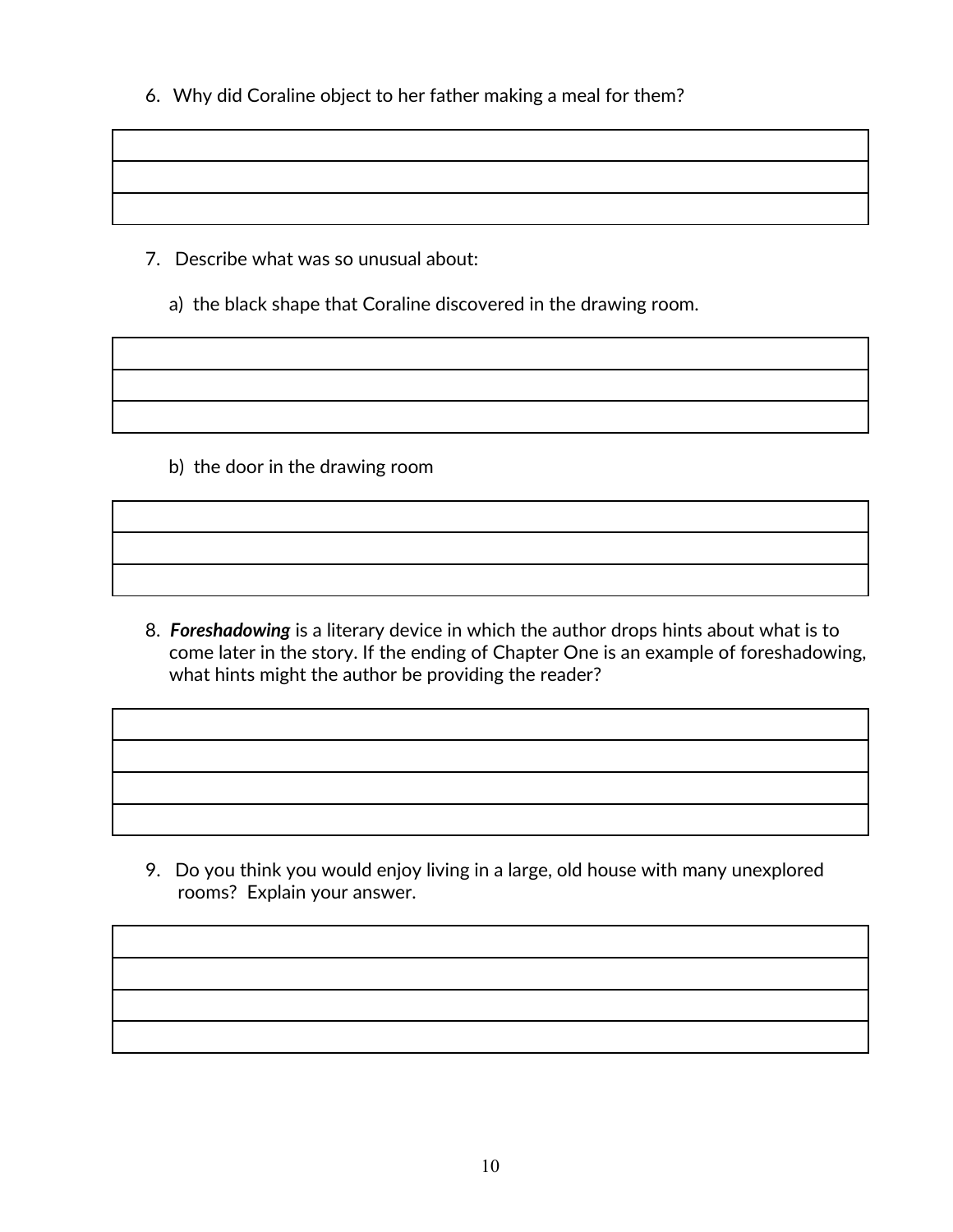## **Language Activities**

**A.**During Coraline's explorations she discovers a **hedgehog**. The hedgehog is one of nature's most fascinating animals.

 $\bullet$ 

Using resources found in your school library or on the Internet research four interesting facts about this amazing creature.

| ◢              |  |
|----------------|--|
| $\overline{2}$ |  |
| 3              |  |
| 4              |  |

**B**. Place the following words from this chapter in alphabetical order.

| Coraline  | 1.  |
|-----------|-----|
| cat       | 2.  |
| circus    | 3.  |
| court     | 4.  |
| counting  | 5.  |
| can       | 6.  |
| currently | 7.  |
| carry     | 8.  |
| cars      | 9.  |
| crack     | 10. |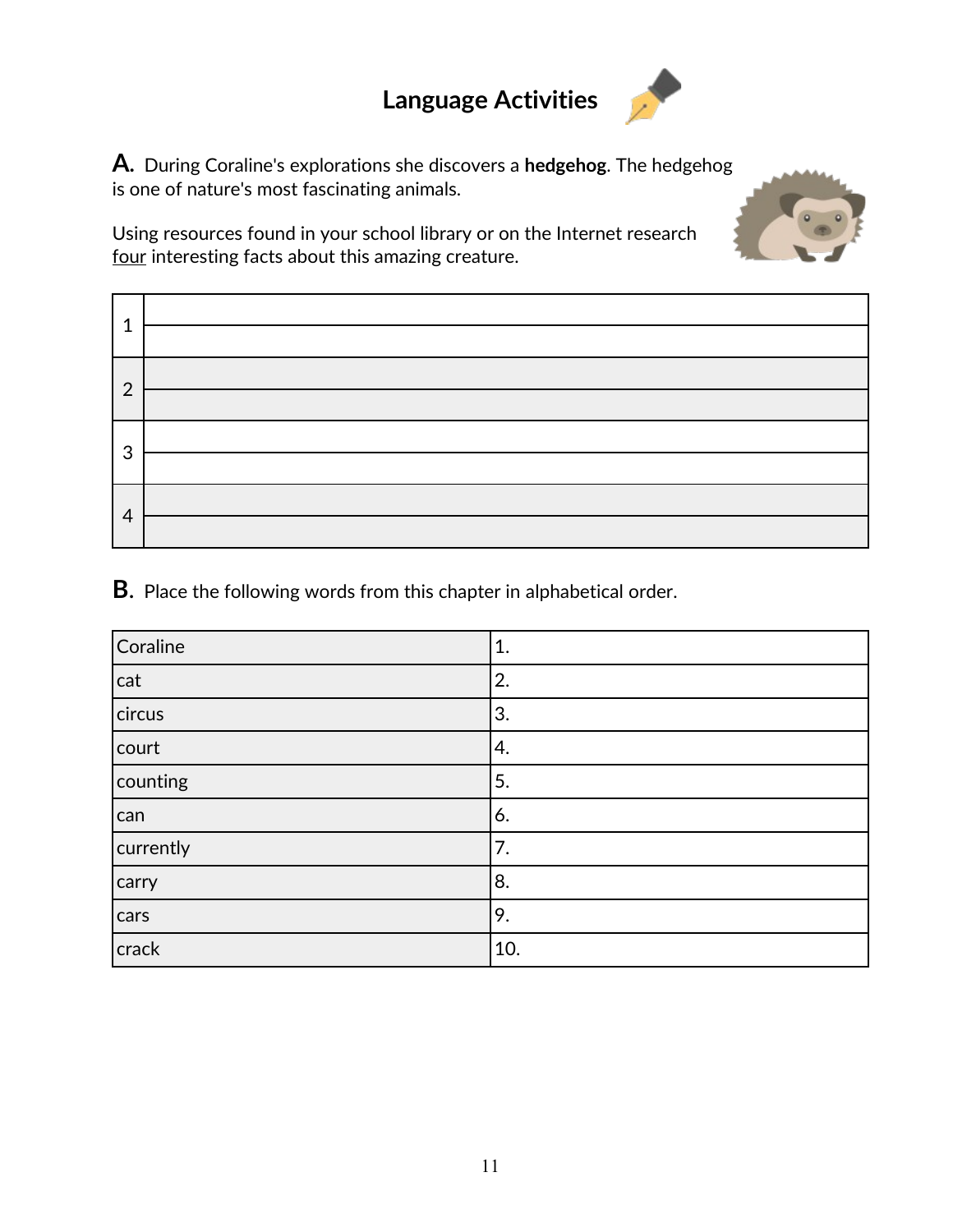### **C. Who is going to help the poor old action word?**

An **adverb** is a part of speech defined as *a modifier (or helper) of a verb* (usually an action word). Often an adverb will end in the letters *ly* (i.e. *slowly*). Our novel features a good many creative adverbs.

1. She thought the old man was probably making it up.

→ In this sentence, which verb does *probably* modify? \_\_\_\_\_\_\_\_\_\_\_\_\_\_\_\_\_\_

2. … which smelled dreadful if you accidentally trod on them.

→ In this sentence, what verb does *accidentally* modify? \_\_\_\_\_\_\_\_\_\_\_\_\_\_\_\_\_

3. … and the net had mostly rotted away ...

 $\rightarrow$  In this sentence the adverb \_\_\_\_\_\_\_\_\_\_ modifies the verb \_\_

### **D. Homophones**

This chapter includes a number of examples of words that have homophones. Examples of homophones include **horse** – **hoarse** and **way** – **weigh**. Two words are *homophones* if they have the same pronunciation but different meanings, origins, or spelling. Create sentences to show the meaning of the following homophones.



| Homophones  | Sentence |
|-------------|----------|
| 1. fairy    |          |
| $ 2.$ ferry |          |
|             |          |
| 1. board    |          |
| 2. bored    |          |
|             |          |
| 1. hole     |          |
| 2. whole    |          |
|             |          |
| $1.$ in     |          |
| $2.$ inn    |          |